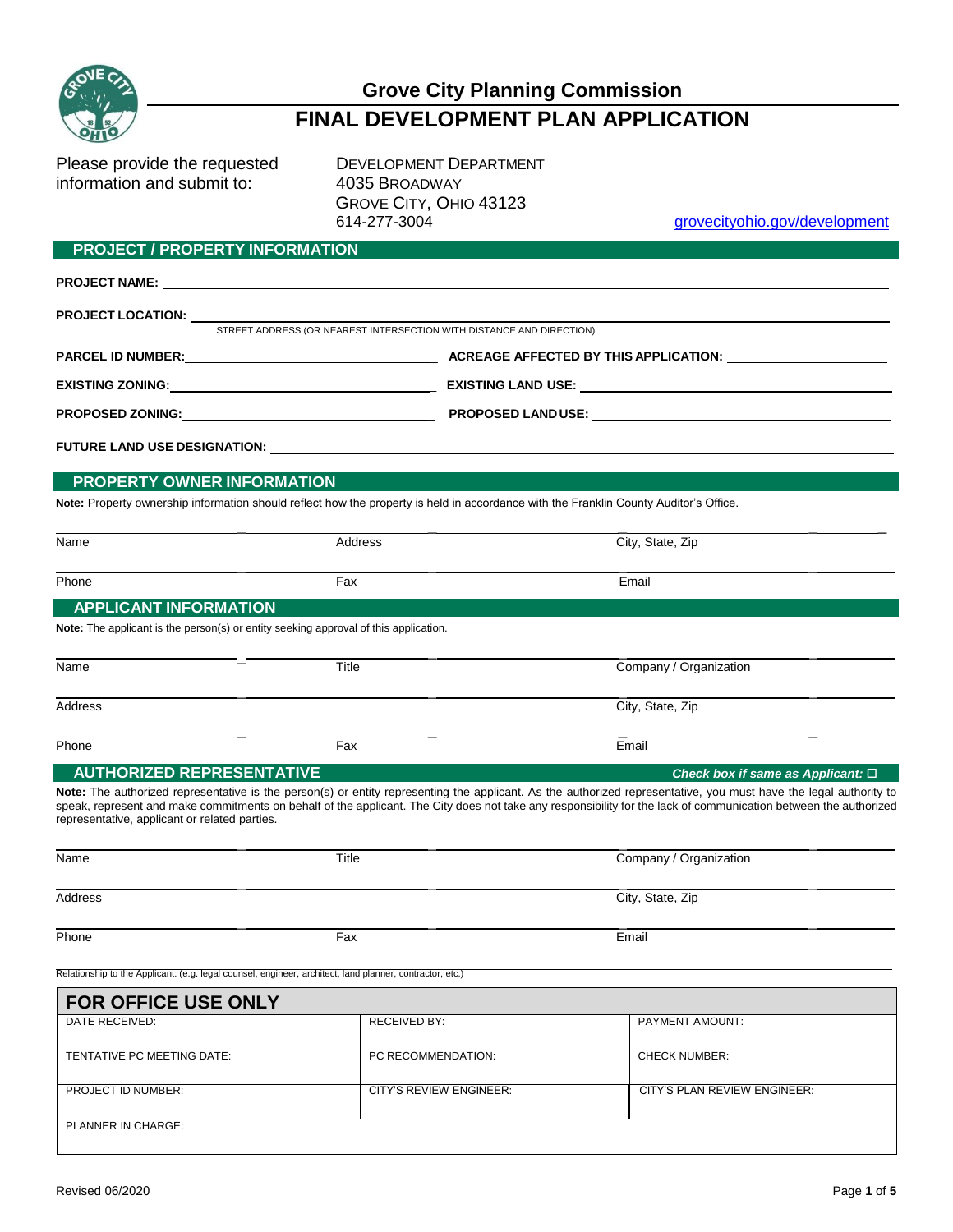| <b>ADDITIONAL PROJECT INFORMATION</b>                                                                                                                                                                                               |
|-------------------------------------------------------------------------------------------------------------------------------------------------------------------------------------------------------------------------------------|
| <b>PROJECT NAME:</b> the contract of the contract of the contract of the contract of the contract of the contract of the contract of the contract of the contract of the contract of the contract of the contract of the contract o |
|                                                                                                                                                                                                                                     |
| Commercial Office $\Box$<br>Residential $\square$<br>Industrial $\square$<br>Mixed $\square$<br>DEVELOPMENT TYPE: Commercial Retail □<br>Other $\Box$                                                                               |
|                                                                                                                                                                                                                                     |
|                                                                                                                                                                                                                                     |
|                                                                                                                                                                                                                                     |
| ESTIMATED NUMBER OF PERMANENT JOBS CREATED (IF APPLICABLE): Network and the control of the control of the control of the control of the control of the control of the control of the control of the control of the control of       |
| ESTIMATED VALUATION OF BUILDING IMPROVEMENTS:_____________ESTIMATED VALUATION OF SITE IMPROVEMENTS: _________                                                                                                                       |
| PROPERTY OWNER AUTHORIZATION OF APPLICANT SUBMITTAL AND SITE VISIT(S)                                                                                                                                                               |
| the current property owner hereby authorize the contract the contract of the current property owner hereby authorize the                                                                                                            |
| to submit this application. I agree to be                                                                                                                                                                                           |
| bound by all representations and agreements made by the applicant and/or their authorized representative.                                                                                                                           |
| Additionally, as the current property owner, knowing that site visits to the property may be necessary, I hereby authorize                                                                                                          |
| City representatives to enter, photograph and post notices on the property described in this application.                                                                                                                           |
|                                                                                                                                                                                                                                     |
| Signature of Current Property Owner: Manual Communication Control Communication Communication Current Property                                                                                                                      |
| STATE OF OHIO, COUNTY OF FRANKLIN                                                                                                                                                                                                   |
| The above individual(s), being first duly sworn, deposes on oath and says that he/she has read the foregoing                                                                                                                        |
| Affidavit subscribed by him/her, knows the contents thereof, and that the statements therein are true.                                                                                                                              |
| SUBSCRIBED AND SWORN TO before me this ________day of ___________________________, 20_____.                                                                                                                                         |
|                                                                                                                                                                                                                                     |
| Official Seal and Signature of Notary Public                                                                                                                                                                                        |
|                                                                                                                                                                                                                                     |
| APPLICANT'S / AUTHORIZED REPRESENTATIVE S AFFIDAVIT                                                                                                                                                                                 |
| the applicant or authorized representative, the specific state of the state of the state of the state of the state of the state of the state of the state of the state of the state of the state of the state of the state of       |
| have read and understand the contents of this application. The information contained in this application, attached exhibits                                                                                                         |
| and other information submitted is complete and in all respects true and correct, to the best of my knowledge and belief.                                                                                                           |
| Signature of Applicant or Authorized Representative: ________________________________Date: ___________________                                                                                                                      |
| STATE OF OHIO, COUNTY OF FRANKLIN                                                                                                                                                                                                   |
| The above individual(s), being first duly sworn, deposes on oath and says that he/she has read the foregoing<br>Affidavit subscribed by him/her, knows the contents thereof, and that the statements therein are true.              |
| SUBSCRIBED AND SWORN TO before me this ________day of __________________________, 20_____.                                                                                                                                          |
|                                                                                                                                                                                                                                     |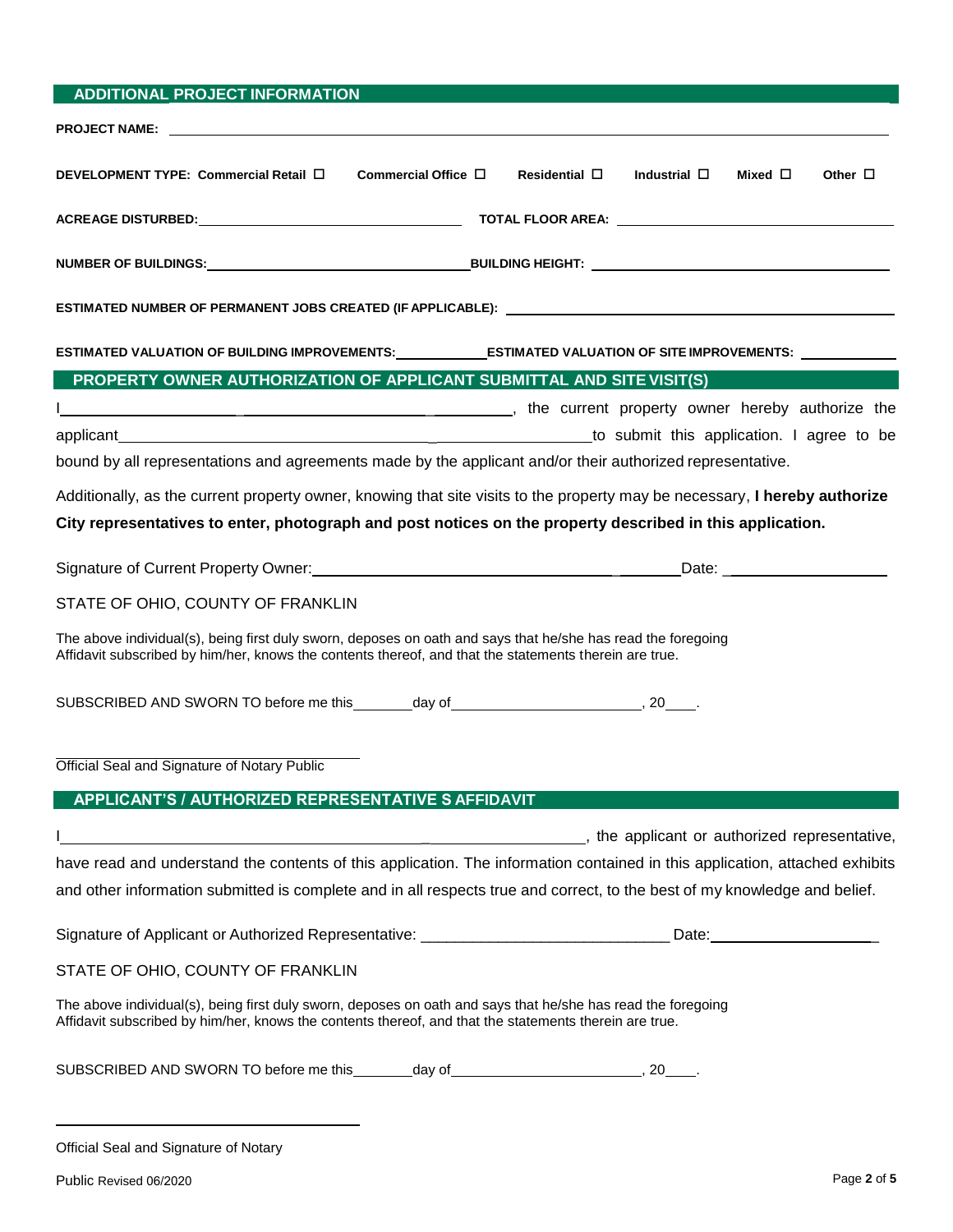#### **REVIEW FEES**

**INSTRUCTIONS:** All blanks/boxes must be completed or checked in order for the application submittal to be considered complete. The engineering review fee and planning review fee is calculated in accordance with the City's Fee Recovery Policy. The submittal shall include the required number of copies (properly folded and collated) and contain all required supplementary documentation. Submitted materials shall be accurate, measurable and shall address all required checklist items contained within the attached supplemental requirements.

| <b>Application Processing Fee:</b> | S | 300.00 |
|------------------------------------|---|--------|
| <b>Engineering Review Fee:</b>     |   |        |
| <b>Planning Review Fee:</b>        | S |        |
| <b>Total Submittal Fee:</b>        |   |        |

#### **GROVECITY2050 GUIDING PRINCIPLES**

**In January 2018, the City of Grove City adopted the GroveCity2050 Community Plan to update the City's plans and policies to proactively shape where and how the community will grow. The Plan contains specific goals, objectives and actions to guide development in Grove City as well as the following five (5) guiding principles:**

- **1. The City's small-town character shall be preserved while continuing to bring additional employment opportunities, residents and amenities to the community.**
- 2. Quality design shall be emphasized for all uses to create an attractive and distinctive public and private **realm.**
- **3. Places shall be connected to improve the function of the street network and create safe opportunities to walk, bike and access public transportation throughout the community.**
- **4. Future development shall preserve, protect and enhance the City's natural and built character through sustainable practices, prioritizing parks and open space and emphasizing historic preservation.**
- **5. Development shall provide the City with a net fiscal benefit.**

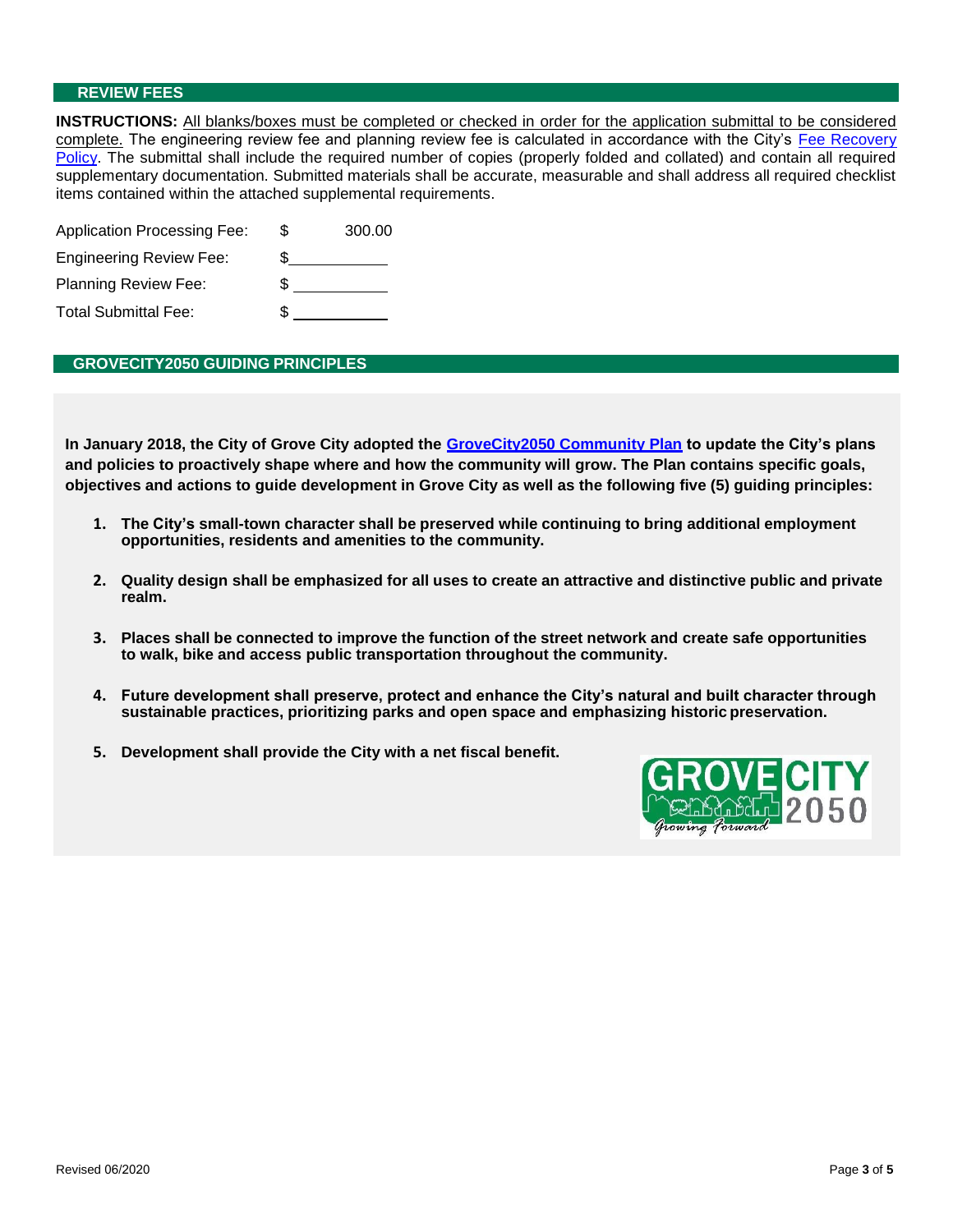

\_ \_ \_

### **PLEASE CONTACT STAFF FOR A LINK TO SUBMIT THE FOLLOWING ELECTRONIC FILES FOR INITIAL STAFF REVIEW:**

One signed and notarized application

Appropriate fee (\$300 plus applicable engineering and planning review fees – see Fee Recovery Policy). **Please note that either cash, checks or credit card payments will be accepted. For credit card payments call 614-277-3004.**

A project narrative describing the nature of the project as well as how the proposed development relates to existing and future land use in the surrounding area in terms of character, street design, trail connectivity, open space and other improvements



A metes and bounds legal description and survey of the property, stamped by a certified surveyor of the proposed Development Standards Text (if applicable)

> Reviewer for the City of Grove City Fire Department Jackson Township

If applicable, the following scaled plans showing:

- a. Cover Page with signature block (see image below)
- b. Site Plan
- c. Grading Plan
- d. Landscape Plan
- e. Irrigation Plan
- f. Utility Plan
- g. Photometric Plan
- h. Tree Survey
- i. Demolition Plan
- j. Site Details
- k. Stormwater Management (per the **Stormwater Design Manual)**

If applicable, scaled drawings showing:

- a. Location of sign(s) and sign type (wall, ground, projecting or window)
- b. Sign dimensions, including letter sizes and proposed distance from sign to grade

City Administrator Service Director

- c. Copy layout and lettering styles (fonts) of signage
- d. Materials and manufacturer to be used in fabrication
- e. Total area of sign face (including frame)
- f. Type of illumination

If applicable, architectural elevations – **in color** – with proposed colors and finish materials noted

If applicable, the preliminary stormwater calculations stamped by a professional engineer

A photograph of the finish material/color samples board (swatches, plans or product specifications)

A materials detail sheet listing material, manufacturer and color for all proposed exterior materials

If applicable, a traffic study indicating potential traffic generation for the proposed site

If the project is located in the proximity of existing residential development, it is strongly recommended that the applicant reach out with notifications to neighboring residents.

NOTE: One (1) paper copy (8 1/2 x 11) of all final materials being presented to Planning Commission will be required, as well as one 24 x 36 copy of all plan sheets, if applicable.

For additional information, contact the Grove City Development Department at 614-277-3004 or visit our website at [www.grovecityohio.gov/development.](http://www.grovecityohio.gov/development)